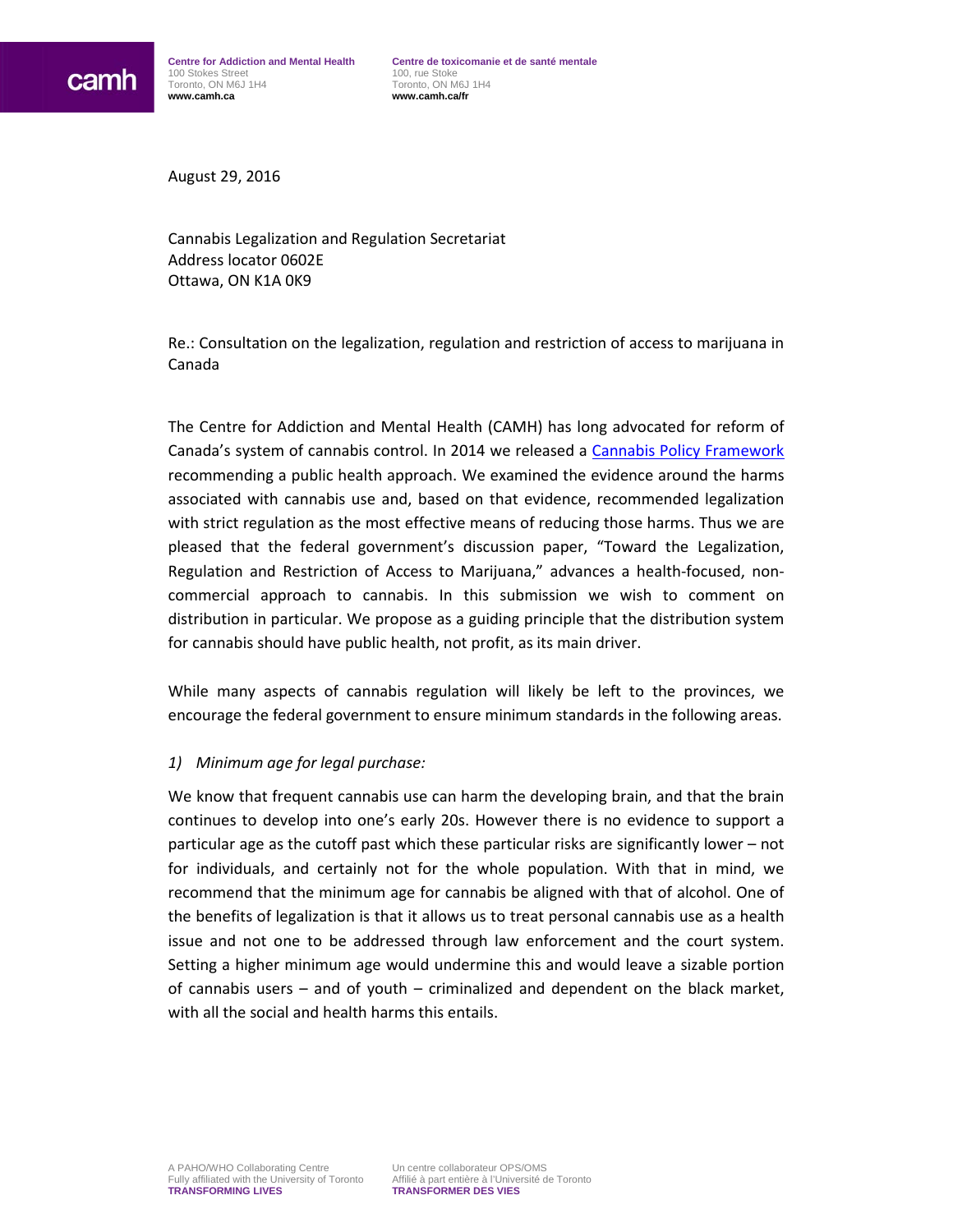# *2) Advertising and marketing restrictions to minimize the profile and attractiveness of products:*

A significant advantage of legalization is the opportunity for cannabis users to obtain credible product information. Those who do use cannabis stand to benefit from legalization to the extent that there is reliable product information about A) the product itself (e.g. THC and CBD content), and B) the risks and how to moderate them (e.g. lower-risk cannabis use guidelines). But a distinction must be drawn between factual product information and advertising or branding that encourages consumption. Averting a commercial cannabis market will be crucial in terms of health outcomes. A public health approach does not rule out profit, but it does subordinate it to population health considerations. There should be a total ban on marketing, promotion, and advertising, and products should be sold in plain packaging with clear product information and warnings about health risks.

### *3) Taxation and pricing:*

Evidence from the fields of alcohol and tobacco shows that price is a powerful lever for reducing hazardous consumption and harm. Price controls can be used to steer users from higher-harm to lower-harm products. (See #4 below.) There also should be a dedicated tax on cannabis, with those revenues invested back into prevention, treatment, and research.

### *4) Limits of allowable THC potency in marijuana:*

All other things being equal, higher-THC cannabis is more harmful than lower-THC; however there is no evidence to support a particular THC potency limit or cutoff. (See #5.) We recommend studying ways to link THC content to price such that higherpotency products are more expensive than those with lower potency (keeping in mind that the likelihood of a continuation of the black market increases as prices are raised above the current [black] market price).

## *5) Restrictions on marijuana products:*

Some of the highest-potency products, e.g. some cannabis concentrates and synthetic cannabinoids, may have to be banned altogether. Products designed to appeal to youth via flavour or appearance should be prohibited as well. The sales of edibles should be allowed, subject to all the same regulations and controls on potency, quality, marketing, packaging as dried marijuana.

# *6) Limitations on where marijuana can be sold / Designing an appropriate distribution system:*

Regulations on physical availability are important components of a public health approach. In addition to the regulations outlined above, there will need to be restrictions on the types, numbers, and locations of stores authorized to sell cannabis. As mentioned, the distribution system for cannabis should have public health, not profit,